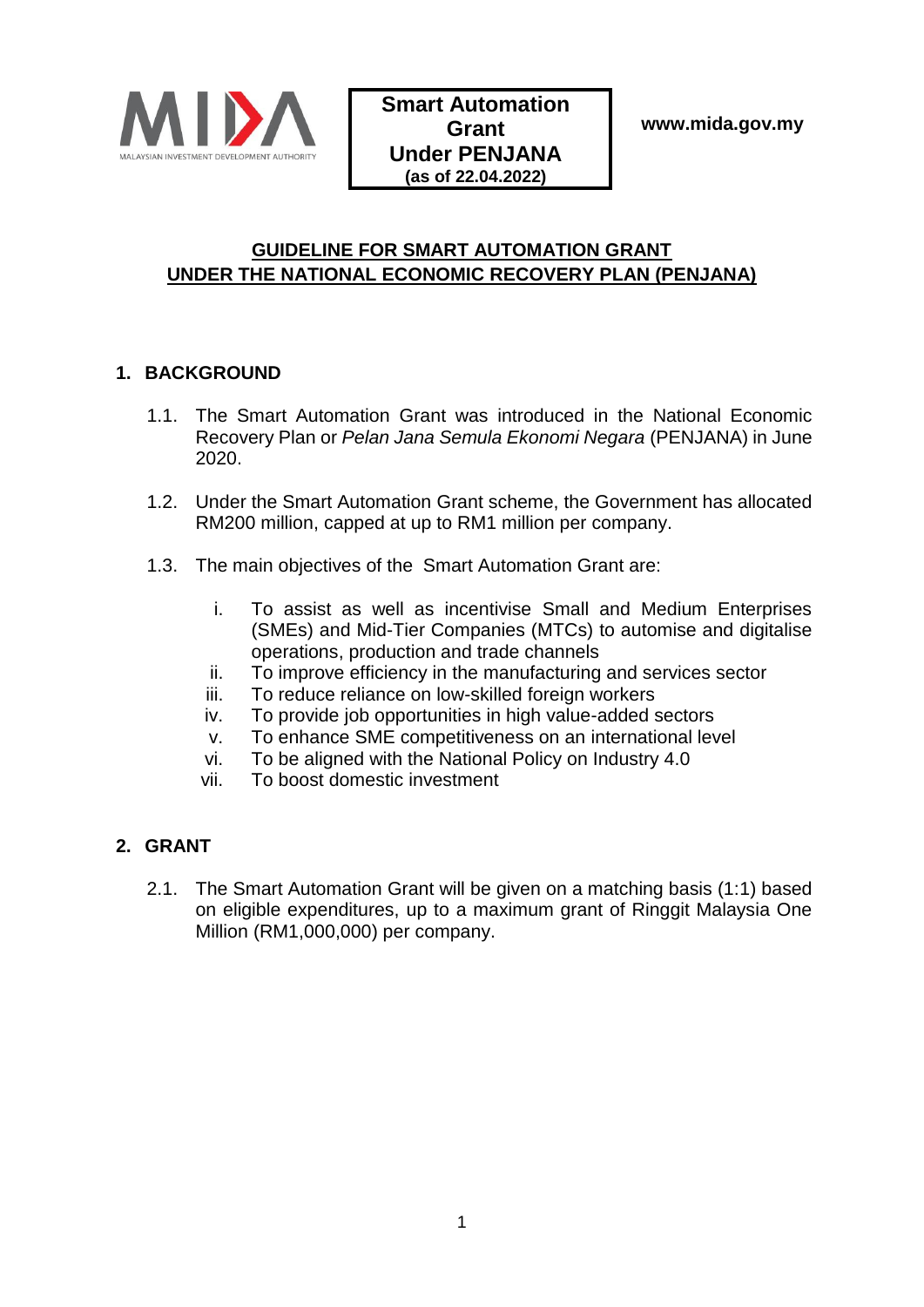#### **3. ELIGIBLE APPLICANTS**

- 3.1. Incorporated under the Companies Act, 1965/ 2016.
- 3.2. Effective equity of the company must be at least 51% owned by Malaysians.
- 3.3. The company possesses a valid Business Licence from a Local Authority.
- 3.4. The company must engage in the following activities:
	- i. **Manufacturing activity** in compliance with the Industrial Co-ordination Act, 1975; or
	- ii. **Services activities** which must be regulated by specific acts/ regulations or governed by relevant ministries/ agencies
- 3.5. Eligible for SMEs and MTCs only.

|            | <b>Manufacturing</b>                                                              | <b>Services</b>                                                            |  |  |
|------------|-----------------------------------------------------------------------------------|----------------------------------------------------------------------------|--|--|
| <b>SME</b> | Sales turnover not exceeding<br>RM50 million<br>or<br>Employees not exceeding 200 | Sales turnover not exceeding<br>RM20 million<br>Employees not exceeding 75 |  |  |
| <b>MTC</b> | Sales turnover<br>from RM50 million to RM500<br>million                           | Sales turnover<br>from RM20 million to RM500<br>million                    |  |  |

Definition of SME and MTC:

*Note:* 

- **All SMEs and MTCs must be entities registered with the Companies Commission of** *Malaysia.*
- *SMEs and MTCs with shareholder of more than 20% by Public Listed Companies in the main board, Multinational Corporations (MNCs), Large Firms, Government Link Companies (GLCs), Government-owned Companies, Syarikat Menteri Kewangan Diperbadankan (MKDs) and State-Owned enterprises (if any) are NOT eligible.*
- 3.6. The company has been in operation for at least 12 months.
- 3.7. Company which has been approved the Industry4WRD Intervention Fund (IF) or Smart Automation Grant from Malaysia Digital Economy Corporation (MDEC) is not eligible to apply for this grant.
- 3.8. A company related to another company which has been granted any of the grants mentioned in 3.7, is not eligible to apply for this grant.
- 3.9. The company **must meet at least one** of the Committed Deliverables as attached in Appendix I.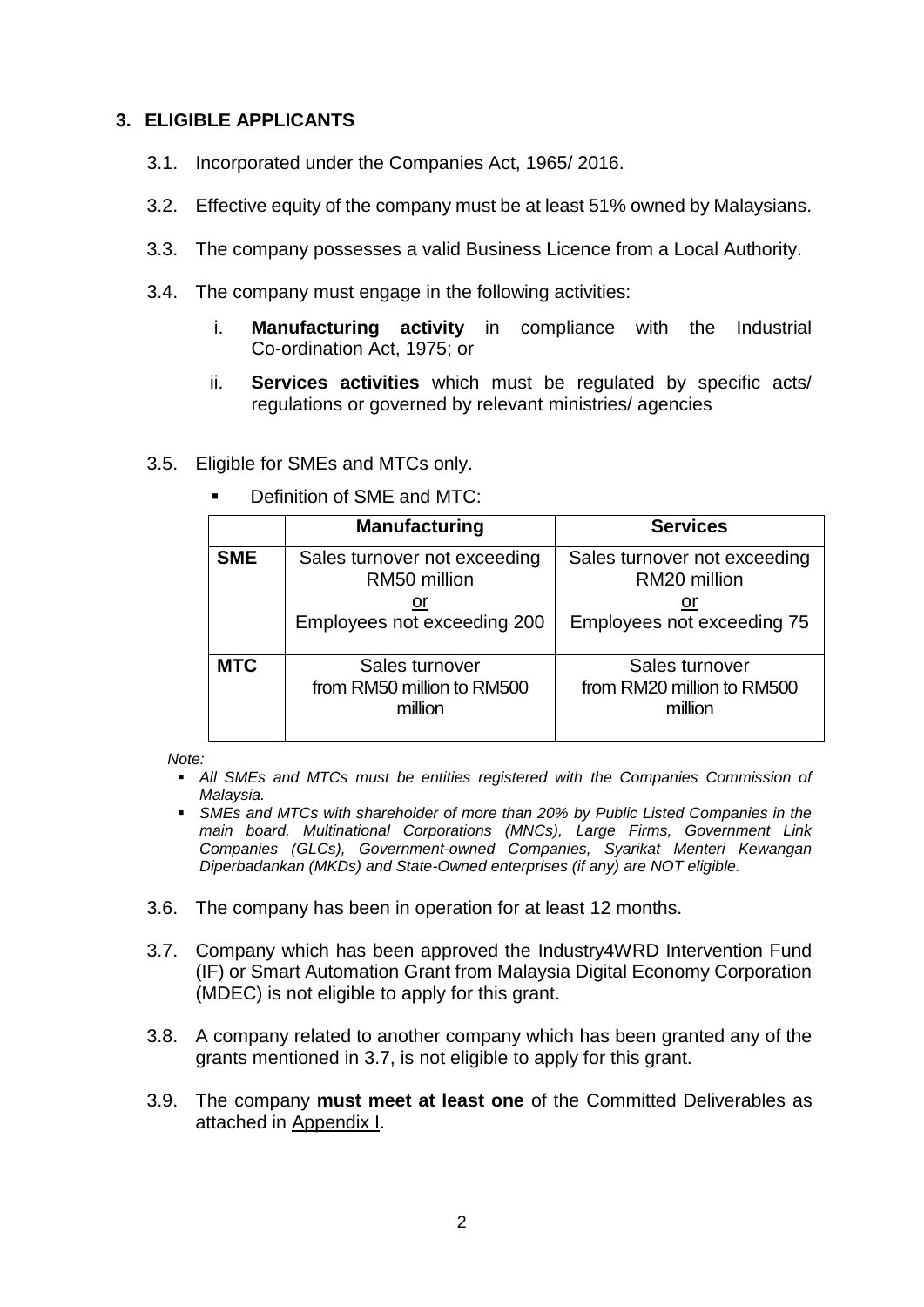#### **4. ELIGIBLE EXPENDITURES**

- 4.1. **Eligible expenditures** refer to the automation machine/ equipment/ software\* that are used directly in the overall value chain of manufacturing and services activities.
	- *\*Note:*

*Software which is embedded in a machinery/equipment or used to perform specific function related to company's core activity.* 

#### 4.2. **Non-eligible expenditures\*\*:**

- Purchase or rental of land / building / office / vehicles / furniture
- Rental of automation machine/ equipment/ software
- Purchase or rental of second hand or refurbish automation machinery / equipment / software
- Maintenance and repair costs including renovation of premise
- Wages paid to employees
- Employee benefits programs
- Legal and stamp duty fees
- Insurance
- Collateral or loan including its interest paid for purpose other than smart automation
- Office expenses and supplies including general purpose computers & peripherals and mobile phones
- Utility expenses
- Research & development expenses
- Advertising and marketing expenses
- Mobile apps and Enterprise Resource Planning (ERP) software

*\*\*This list is not meant to be exhaustive and will be reviewed from time to time.*

4.3. Company is not allowed to dispose any machinery/ equipment/ software within the grant period.

#### **5. PROJECT DURATION**

- 5.1. The project **must be completed within 6 months from the date of the Approval Letter issued by MIDA.**
- 5.2. **Any unutilised grant amount after 6 months from the date of Approval Letter issued by MIDA will be withdrawn.**
- 5.3. Any request for **extension is required to be made before end of the 6 months from the date of Approval Letter issued by MIDA.**
- 5.4. **Any expenditure incurred before the Approval Letter issued by MIDA will not be covered or reimbursed.**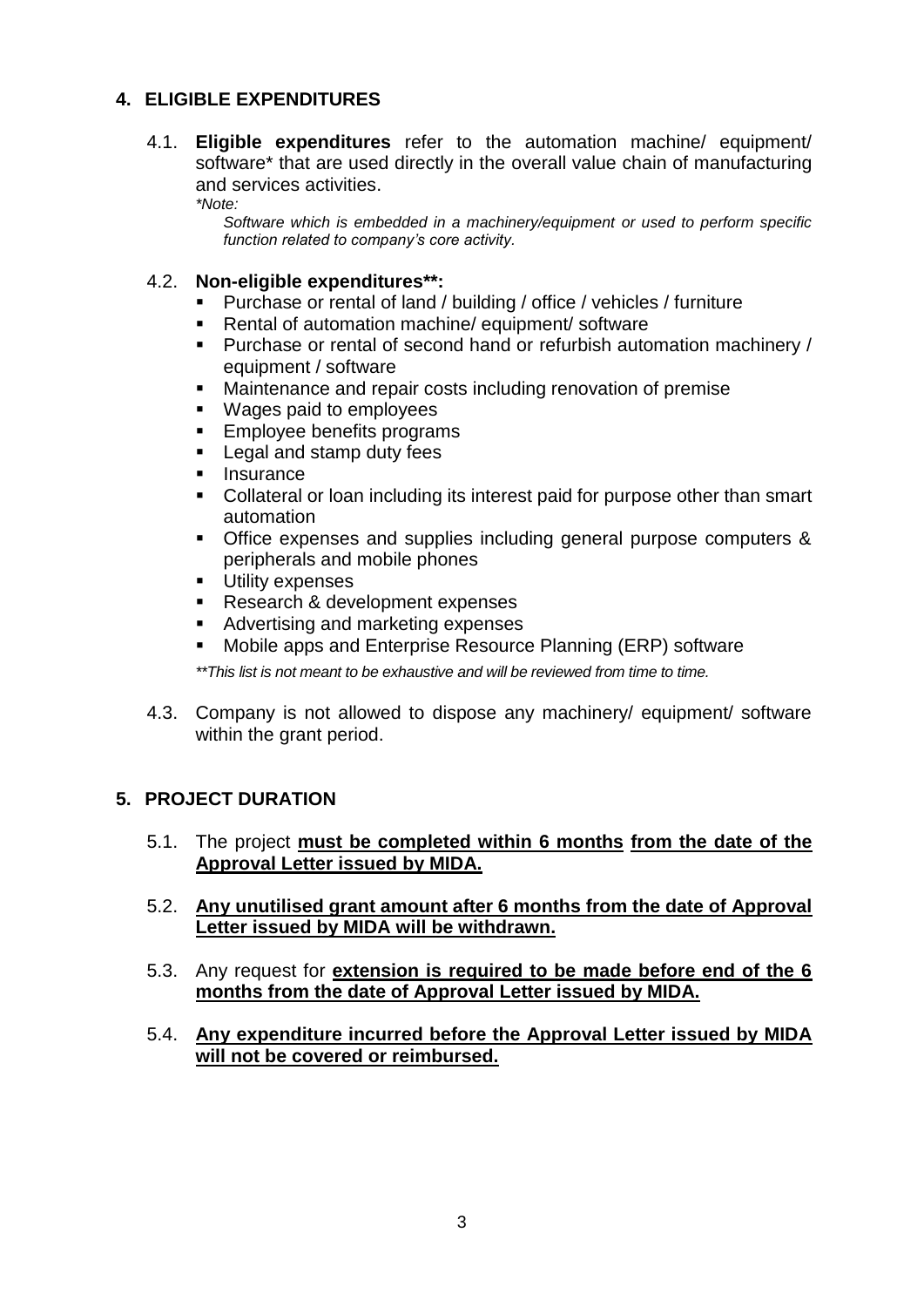#### **6. APPLICATION PROCESS**

The application processes are as follows:

- i. Application for Smart Automation Grant is submitted to MIDA.
- ii. MIDA will then:
	- a) Screen and receive the application with complete information. Application with incomplete information will be closed and returned to company; and
	- b) Screen the application whether the expenditures applied are covered within MIDA's guidelines. Non-eligible expenditures will not be considered, and company will be informed accordingly.
- iii. Once approved, the company will receive the approval letter and sign a grant agreement with MIDA.
- iv. Awarded company has to purchase\*\***\*** and install the automation machine/ equipment/ software.
- v. Awarded company will need to apply to MIDA for the disbursement of grant within 6 months from approval date.
- vi. MIDA will conduct an audit visit and report the audit findings to the Committee on Coordination & Disbursement of Grants (JPPG).
- vii. Once approved by JPPG, MIDA will disburse the grant to the awarded company. For companies using Panel Banks or adopting Hire Purchase Mechanism with Financial Institutions, the grant will be disbursed to the selected Panel Banks or Financial Institutions.

*\*\*\* Note:*

*Company may apply for hire purchase financing from the Panel Bank or other Financial Institutions (licensed Under Bank Negara Malaysia) to purchase the automation machine/ equipment/ software and use the MIDA Approval Letter as a supporting document.*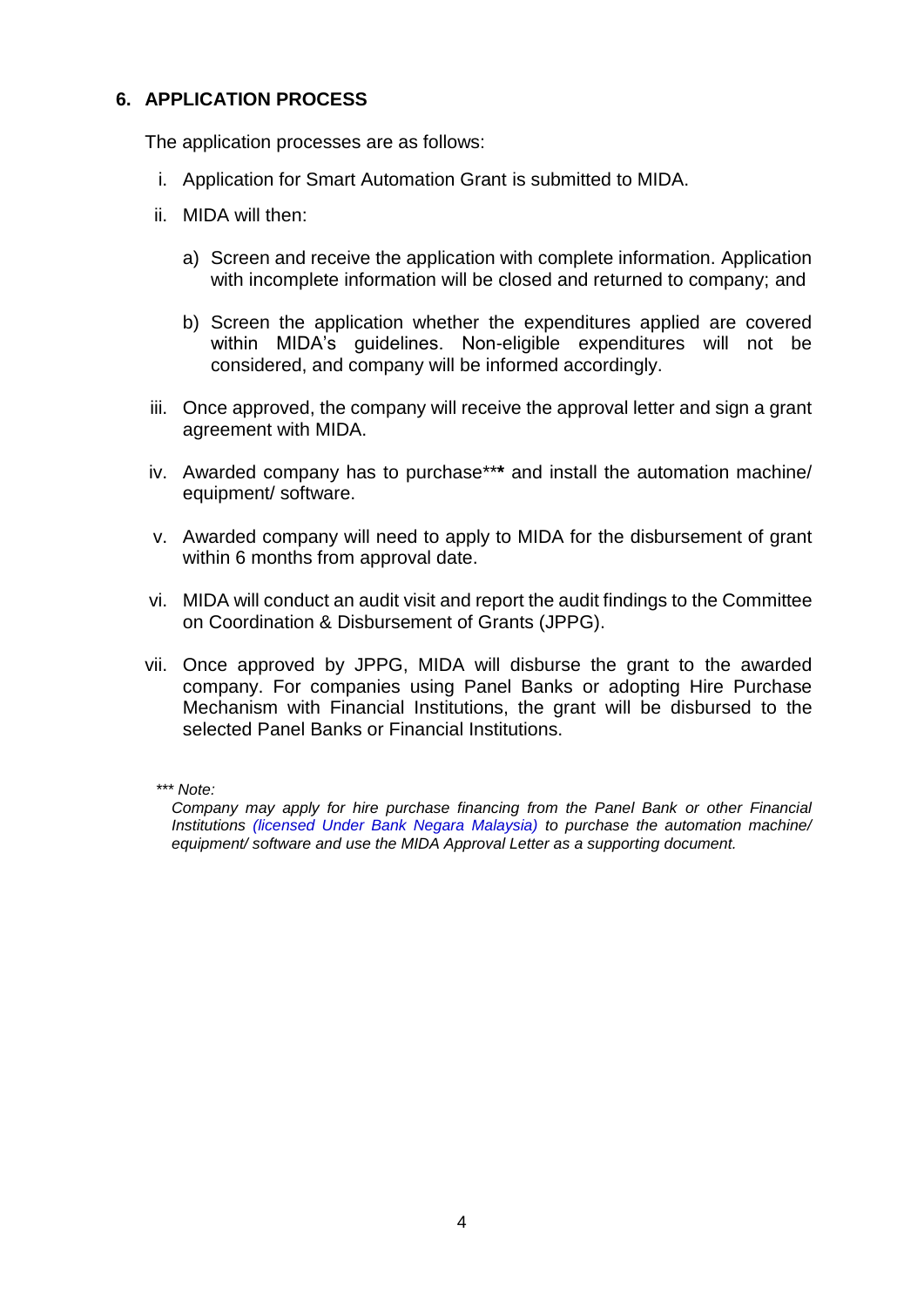#### **7. ACCELERATION PROGRAMME**

Recognising the need to create awareness and provide knowledge to companies on automation and digitalisation, MIDA in collaboration with selected Panel Banks will organise a special Acceleration Programme.

Under this programme, companies will go through a series of session which will help them refine their knowledge on automation and digitalisation through simulation trainings and evaluations. Subsequently, the company will share their plans to start developing or adopting new technologies to automate their production process or to digitalise their business operations.

Successful companies under this programme may submit their application to MIDA and present their application to the SAGAC at MIDA for approval.

*Note:*

*List of Panel Banks is attached in Appendix II.* 

#### **8. HIRE PURCHASE MECHANISM WITH FINANCIAL INSTITUTIONS**

- 8.1. With effective on 1 December 2021, company that obtain loan/financing through hire purchase facility from financial institution in Malaysia (licensed under Bank Negara Malaysia) to finance the approved machines and equipment, the approved disbursement amount on matching basis (50:50) shall be made directly to the respective financial institution.
- 8.2. This facility is applicable for approval under the Smart Automation Grant.
- 8.3. The company is required to submit a hire purchase agreement (certified true copy by the recognised external auditor) to finance the approved machines and equipment and relevant documents as stipulated in the grant agreement upon submission for grant disbursement to MIDA.
- 8.4. All relevant documents and invoices have to be certified by a recognised external auditor, the cost of which has to be borne by the company.
- 8.5. Company is advised to discuss with the financial institution prior to the hire purchase agreement made on the approved machines and equipment to ensure the hire purchase facility is not contrary to the existing rules and agreements.
- 8.6. Disbursement amount on the approved machines and equipment will be disbursed on a matching basis (50:50) as approved in the Committee on Coordination & Disbursement of Grants (JPPG).
- 8.7. Upon approval in the JPPG, company to provide the Financial Institution details for Electronic Fund Transfer (EFT) payment (including SWIFT code) as required in the *'Borang Kemaskini Data Pembekal Untuk Pembayaran Melalui EFT'* circulated by Finance & Accounts Management Division/ National Investment Secretariat Division, MIDA.

*Note: Financial Institutions refers to Financial Institutions licensed under Bank Negara Malaysia. The list is at [https://www.bnm.gov.my/list-of-licensed-financial-institutions.](https://www.bnm.gov.my/list-of-licensed-financial-institutions)*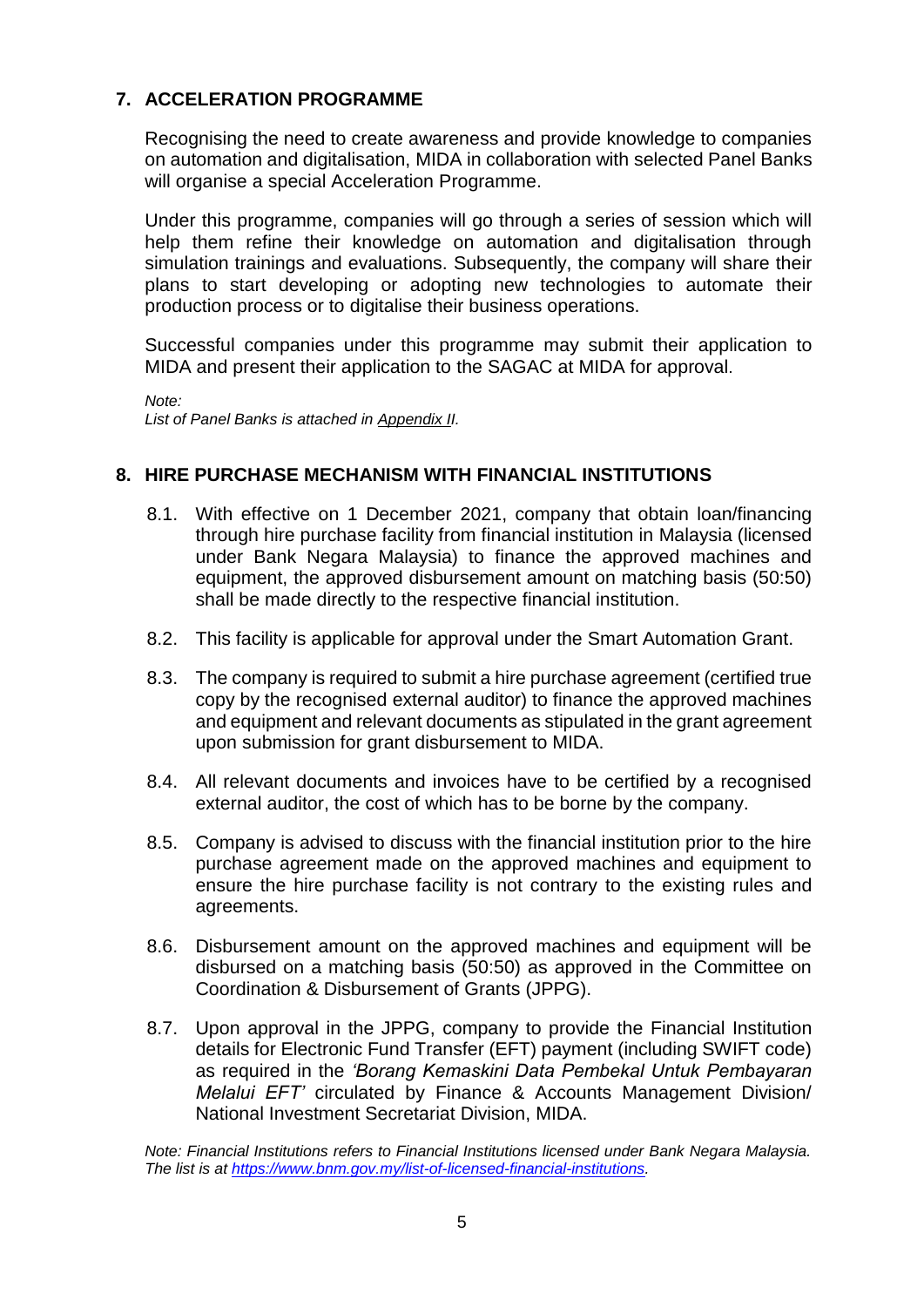#### **9. EFFECTIVE DATE OF APPLICATION**

Applications received by the Malaysian Investment Development Authority (MIDA) from 4 December 2020 to 31 December 2022 are eligible to be considered for this grant. However, consideration of such application is subject to the availability of funding and allocation by the Government of Malaysia and current policy in force.

*Note:*

*Due to an overwhelming interest in MIDA SAG, the program has reached its fund capacity and is put on pause. MIDA is no longer taking new applications at this time and registration is closed effective 1 June 2021.*

#### **10. APPLICATION SUBMISSION**

- 10.1. Applicants are required to submit the following documents:
	- i. Latest Financial Statement (audited) **(3 Years Requirement Except For Companies Less Than 3 Years In Operation)**
	- ii. Latest SSM Company Profile (e-Info) by Companies Commission of Malaysia (SSM)
	- iii. A copy of Business Licence from Local Authority
	- iv. A copy of Manufacturing Licence (ML) OR a Confirmation Letter Exempted from ML from MIDA under Industrial Co-ordination Act, 1975 (Applicable for manufacturing company only)
	- v. A copy of License / Permit / Support Letter/ Registration Certificate from relevant ministries / agencies that govern the activities. (Applicable for services company only)
	- vi. Company's Roadmap on Compliance of 80% Malaysian Employment (For company employing more than 20% foreign workers)
	- vii. Internship programme with Local Universities (If Applicable)
- 10.2. The application should be made online at [https://e-sag.mida.gov.my](https://e-sag.mida.gov.my/)
- 10.3. For enquiries and clarification, please refer to:

| <b>MIDA Website</b> | У., | www.mida.gov.my            |
|---------------------|-----|----------------------------|
| Tel                 | ٠   | $(603) - 22673633$         |
| Fax                 |     | $(603) - 2273$ 4208        |
| Email               | ÷   | investmalaysia@mida.gov my |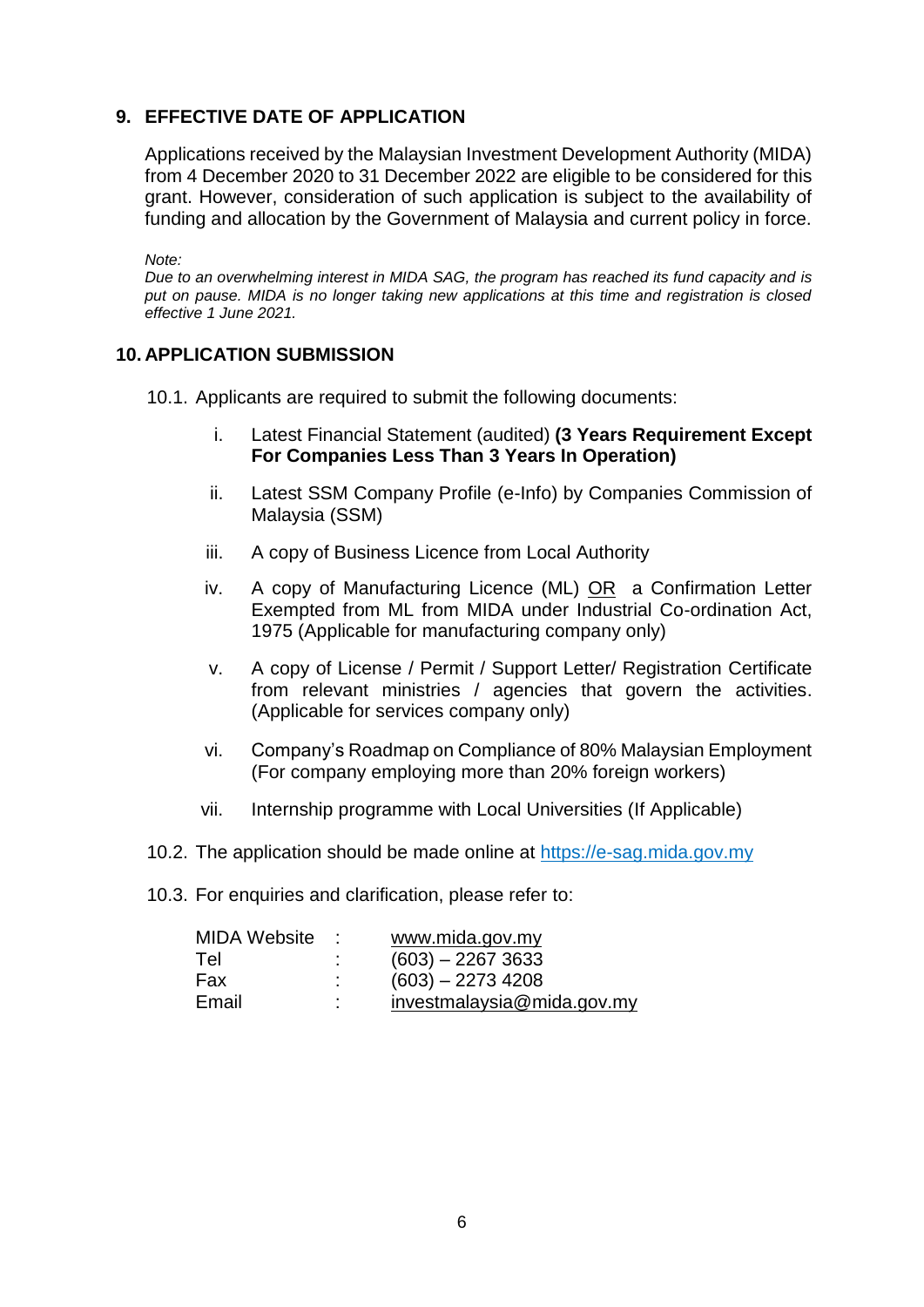## **APPENDIX I**

# **COMMITTED DELIVERABLES: CALCULATION FORMULAS AND MEASURES (MUST MEET AT LEAST ONE)**

| No.            | <b>Committed Deliverables</b>                                                                                                                                                                                                               | <b>Calculation Formulas</b>                                                                                                                                                                                                         | <b>Measures</b>                                                                                                                  |
|----------------|---------------------------------------------------------------------------------------------------------------------------------------------------------------------------------------------------------------------------------------------|-------------------------------------------------------------------------------------------------------------------------------------------------------------------------------------------------------------------------------------|----------------------------------------------------------------------------------------------------------------------------------|
| $\mathbf{1}$ . | <b>Reduction of Unskilled</b><br><b>Foreign Workers*</b><br>Number of reduction of<br>unskilled<br>foreign<br>workers:<br>Note: This committed<br>deliverable is <b>compulsory</b><br>for a company having 50%<br>and more foreign workers. | $(W1 - W2)/W1 \times 100$<br>W1: Number of workers directly involved before use of equipment/ machine<br>W2: Number of workers directly involved after introduction of equipment/ machine                                           | Percentage of reduction of unskilled<br>foreign workers after the use of<br>equipment/machine                                    |
| 2.             | <b>Reduction of Unskilled</b><br>Workers*<br>Number of reduction for<br>unskilled:<br>Malaysian : $\_\_$<br>(i)<br>(ii) Foreign Workers:                                                                                                    | $(W1 - W2)/W1 \times 100$<br>W1: Number of workers directly involved before use of equipment/ machine<br>W2: Number of workers directly involved after introduction of equipment/ machine                                           | Percentage of reduction of unskilled<br>workers after the use of<br>equipment/machine                                            |
| 3.             | <b>Reduction in Man Hours</b>                                                                                                                                                                                                               | $(M1 - M2)/M1 \times 100$<br>M1: Direct man-hour involved to produce 1 item or 1 batch before use of equipment/machine<br>M2: Direct man-hour involved to produce 1 item or 1 batch after introduction of new equipment/<br>machine | Percentage of reduction in number<br>of hours worked to produce 1 item<br>or batch of item after the use of<br>equipment/machine |
| 4.             | Increase in Production<br>Volume                                                                                                                                                                                                            | $(V2 - V1)/V1 \times 100$<br>V1: Production volume per day before the use of equipment/ machine<br>V2: Production volume per day after the use of equipment/ machine                                                                | Percentage of increase in<br>production volume as a result of the<br>use of equipment/machine                                    |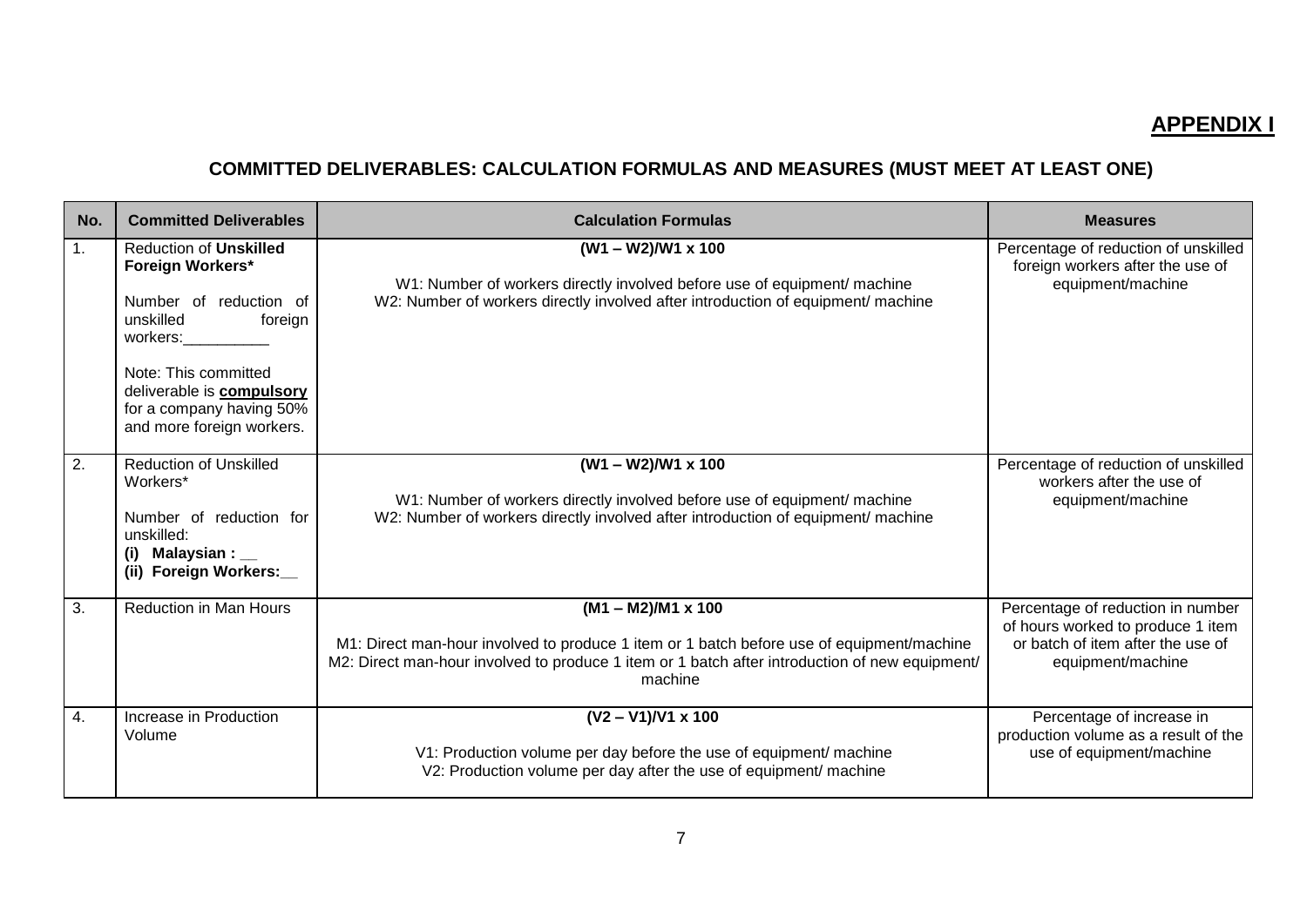| No. | <b>Committed Deliverables</b>                            | <b>Calculation Formulas</b>                                                                                                                                                                                      | <b>Measures</b>                                                                                       |
|-----|----------------------------------------------------------|------------------------------------------------------------------------------------------------------------------------------------------------------------------------------------------------------------------|-------------------------------------------------------------------------------------------------------|
| 5.  | Quality Improvement -<br><b>Reduction in Defect Rate</b> | $(D1 - D2)/D1 \times 100$<br>D1: Defect rate before the use of equipment/ machine<br>D2: Defect rate after the use of equipment/ machine<br>Defect rate = No. of defects/Total number of goods produced          | Percentage reduction of defect rate<br>as a result of the use of<br>equipment/machine                 |
| 6.  | Increase in Number of<br><b>Services Delivery</b>        | $(S2 - S1)/S1 \times 100$<br>S1: No. of services delivered per day before the use of equipment/ machine<br>S2: No. of services delivered per day after the use of equipment/ machine                             | Percentage of increase in services<br>delivery as a result of the use of<br>equipment/machine         |
| 7.  | Reduction of Man Hours in<br><b>Delivering Services</b>  | $(M1 - M2)/M1 \times 100$<br>M1: Direct man-hour involved to deliver a service before use of equipment/machine<br>M2: Direct man-hour involved to deliver a service after introduction of new equipment/ machine | Percentage of reduction in number<br>of hours worked to deliver after the<br>use of equipment/machine |

Note:

\* The workers refer to "full-time paid employees" which is define to all persons normally working in the establishment for at least six hours a day and at least 20 days a month for 12 months during the year and receives salary. This includes traveling sales, engineering, maintenance and repair personnel who are paid by and are under the control of the establishment. It also includes directors of incorporated enterprises except those paid solely for their attendance at board of directors' meetings.